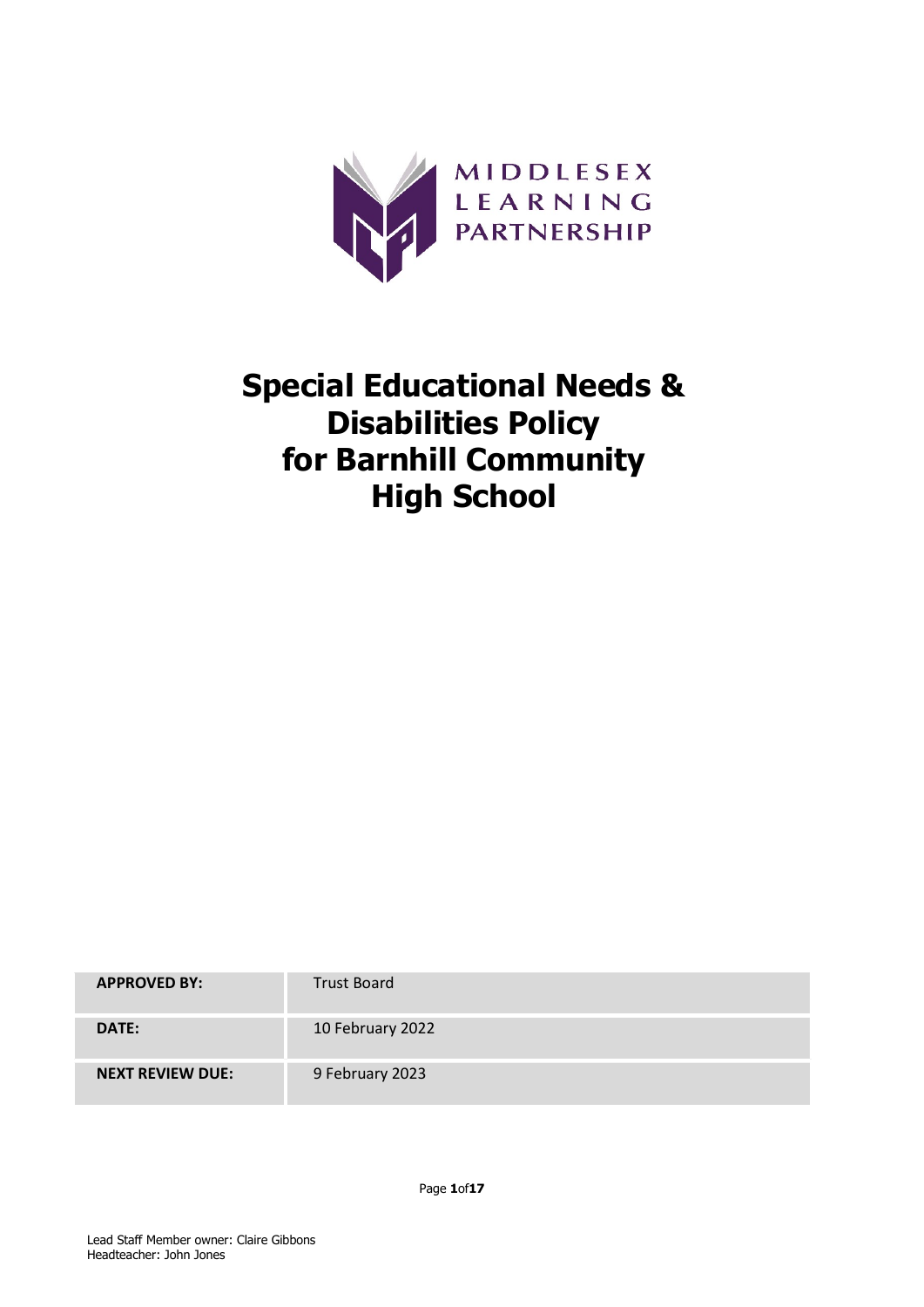# Special Educational Needs & Disabilities Co-ordinator SENDCo: Claire Gibbons

# **SEND Designated Governor: Jacquie Smith**

Date of Policy: September 2021

Review Date: September 2022

| Who was involved in<br>creating the policy and<br>how? | This document is a statement of the aims, principles and strategies<br>for pupils with Special Educational Needs and Disabilities.<br>It was developed in 2015 in line with new Special Educational<br>Needs and Disabilities (SEND) Reforms with consultation with<br>Senior Leadership Teams, Teachers, Parents and Governors.<br>This policy will be reviewed annually.                                                                                                                                                                                                                                                                                                                                                                                                                                                                                                  |
|--------------------------------------------------------|-----------------------------------------------------------------------------------------------------------------------------------------------------------------------------------------------------------------------------------------------------------------------------------------------------------------------------------------------------------------------------------------------------------------------------------------------------------------------------------------------------------------------------------------------------------------------------------------------------------------------------------------------------------------------------------------------------------------------------------------------------------------------------------------------------------------------------------------------------------------------------|
| <b>Reference to the statutory</b><br>assessment        | This policy complies with the statutory requirement laid out in the<br>SEND Code of Practice 0-25 Years (June 2014 updated 1.5.2015)<br>and has been written with reference to the following guidance and<br>documents:<br>Equality Act 2010: advice for schools DfE Feb2014<br>> SEND Code of Practice 0-25 Years (June 2014amended<br>1.5.15)<br>· Schools SEND Information Report Regulations (2014) -<br>Children and Families Act2014<br>Other Barnhill Community High School and Middlesex Learning<br>Partnership policies/reports that are relevant include:<br>· Special Educational Needs and Disabilities Information Report<br>Barnhill Behaviour for Learning Policy<br>Barnhill Safeguarding and Child Protection Policy<br>Accessibility Plan<br>↓ Supporting Pupils with Medical Conditions Policy →<br><b>Equality Plan</b><br>Local Authority Local Offer |
| <b>Roles and Responsibilities</b>                      | <b>Governing Board</b>                                                                                                                                                                                                                                                                                                                                                                                                                                                                                                                                                                                                                                                                                                                                                                                                                                                      |
|                                                        | The statutory duties of the Governing Board are: .<br>Responsible for implementation of reforms<br>To ensure the school has suitable arrangements for<br>consulting with parents<br>Responsible for ensuring the school publishes and reviews<br>the SEND Policy and the SEND Information Report and that<br>these are published on the school website<br>Responsible for ensuring the school is fulfilling its legal duties<br>towards SEND students                                                                                                                                                                                                                                                                                                                                                                                                                       |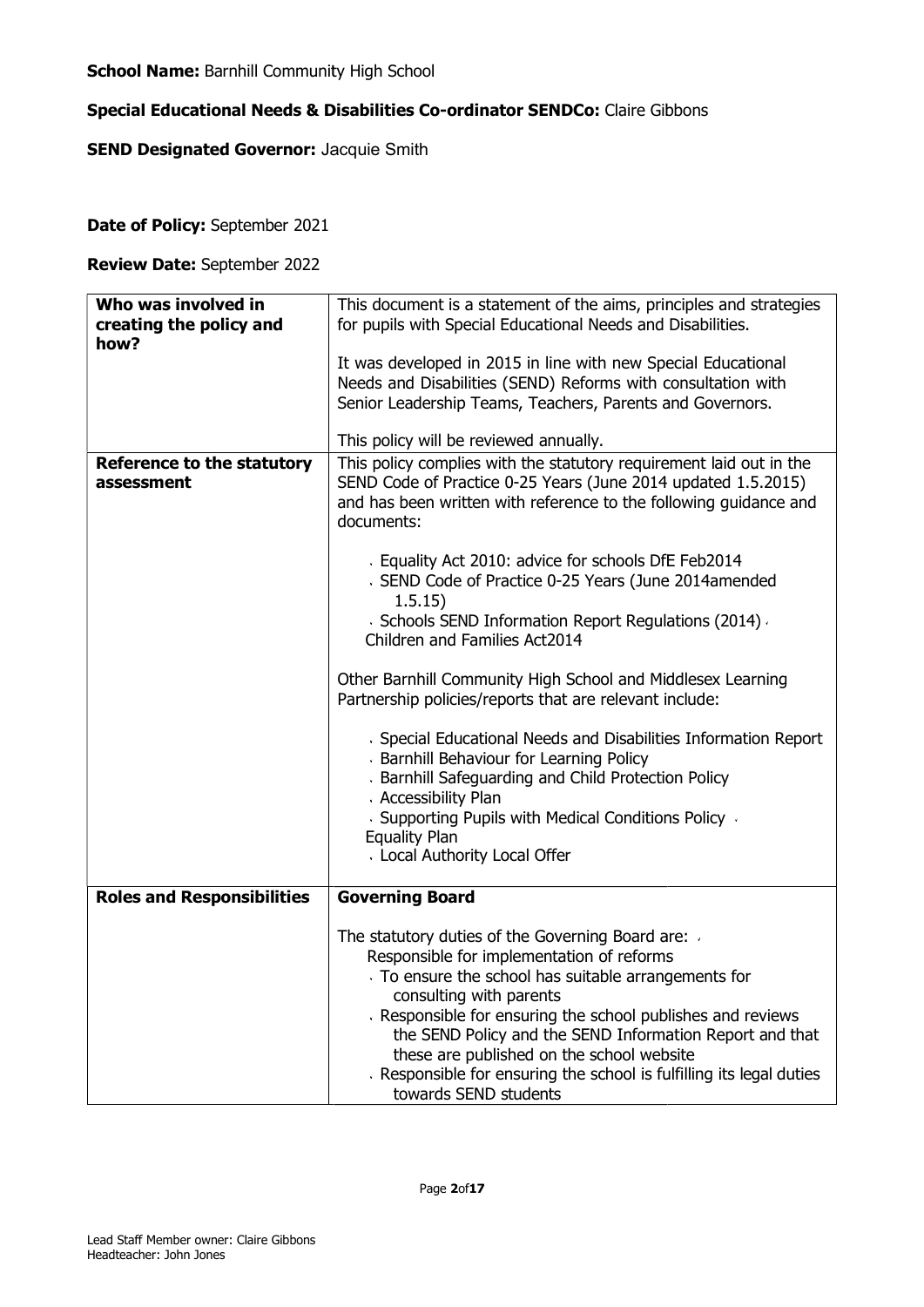| To ensure the school is cooperating with the Local Authority<br>including developing the local offer and when the school is<br>being named in an EHC plan<br>To ensure arrangements are in place to support pupils with<br>medical conditions<br>To ensure the school publishes information about the<br>arrangements for the admission of disabled children<br><b>Designated Governor</b><br>The Designated Governor is elected annually by the Local                                                                                                                                                                           |
|----------------------------------------------------------------------------------------------------------------------------------------------------------------------------------------------------------------------------------------------------------------------------------------------------------------------------------------------------------------------------------------------------------------------------------------------------------------------------------------------------------------------------------------------------------------------------------------------------------------------------------|
| Governing Board. He/she is an important link in the communication<br>chain between the Special Educational Needs Co-ordinator and the<br>Governing Board. The Designated Governor reports on matters<br>relating to Special Educational Needs, the effectiveness of policy<br>and practice in the school and future developments. The<br>Designated Governor is entitled to and should attend relevant<br>training offered by the Borough and Governor Support Services.                                                                                                                                                         |
| <b>Barnhill Community High School Designated Governor:</b><br>Jacquie Smith                                                                                                                                                                                                                                                                                                                                                                                                                                                                                                                                                      |
| <b>Headteacher</b><br>The EHT is responsible for meeting the needs of all students as<br>outlined by the Governors in the SEND Policy and:<br>> Is directly responsible for referring a student to the LA for<br>Statutory Assessment on the advice of the Special<br><b>Educational Needs Co-ordinator</b><br>Is required to convene Annual Reviews for students with<br>Statements of Special Educational Needs<br>To ensure the school's SEND Information Report is<br>accessible through the school's website or available to<br>parents on request                                                                          |
| <b>Barnhill Community High School Headteacher:</b><br>John Jones                                                                                                                                                                                                                                                                                                                                                                                                                                                                                                                                                                 |
| <b>Special Educational Needs Co-ordinator (SENDCo)</b><br>The designated teacher is responsible for:<br>The day-to-day operation of the school's SEND Policy<br>Preparing reports on individual students<br>Preparing SEND provision map<br>Taking the lead in managing provision for pupils with special<br>educational needs<br>Updating and overseeing the records on students with<br>special educational needs<br>The production and distribution of Passport to Achievement<br><b>Barnhill Community High School SENDCo: Claire Gibbons</b><br><b>NASENCO Status: Completed</b><br><b>SEND Advocate of SLT: Mehul Shah</b> |
|                                                                                                                                                                                                                                                                                                                                                                                                                                                                                                                                                                                                                                  |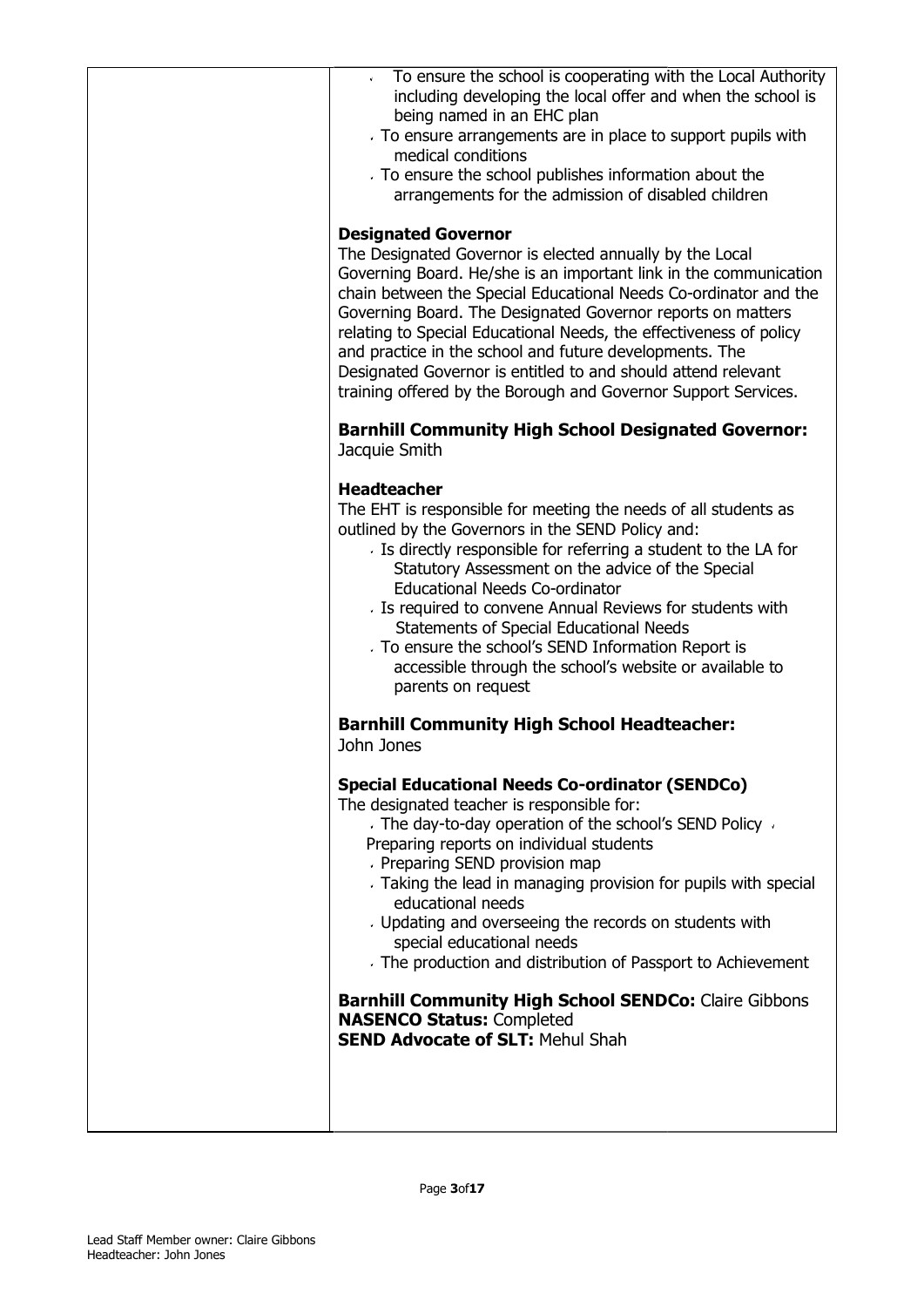#### Heads of Departments

Heads of Departments are responsible for the assessment of subject requirements, resources and teaching methods in order to provide courses for the full ability of students, including those with special educational needs.

#### Teaching Staff

All teachers have an overall responsibility to assist in the procedures for identifying students with special educational needs and to adapt the curriculum to allow access for all. They are also responsible for meeting with SEND Teaching Assistants (TAs) on a regular basis to ensure that the role is defined and planning shared. They need to take ownership of the SEND information provided and use that information to plan their lessons and meet the needs of the individual students in their lessons.

## Higher Level Teaching Assistants (HLTAs)

To work closely with the SENDCo to ensure effective offer of provision, motivated and effective TA support, completion of relevant documents and paperwork, effective communication with outside agencies and parents and to support the SENDCo in the review process.

# HLTAs/Teaching Assistants

HLTAs/Teaching Assistants can support particular students under the direction of the teacher and SENDCo. They may offer general support to all students in a class. They may also offer interventions personalised to the individual students, attend training sessions, track particular groups of students, support in progress review meetings, meet regularly with the teachers they support and take part in any other relevant activity.

# Parents

All parents will have access to the school's Special Educational Needs and Disabilities Information Report through the website or by requesting this through the school's SENDCo, which will inform parents of the provision for pupils with Special Educational Needs and Disabilities.

Barnhill Community High will advise and support parents as soon as a special educational need has been identified. Parents will be encouraged to be fully involved in their child's educational provision and to submit any evidence they consider relevant.

#### **Students**

Barnhill Community High will establish the views of students on their special educational needs and the way in which they might be met. Students who are able to do so may submit their views directly and in other situations the interpretation of a student's behaviour in different settings may provide a measure of the student's preference.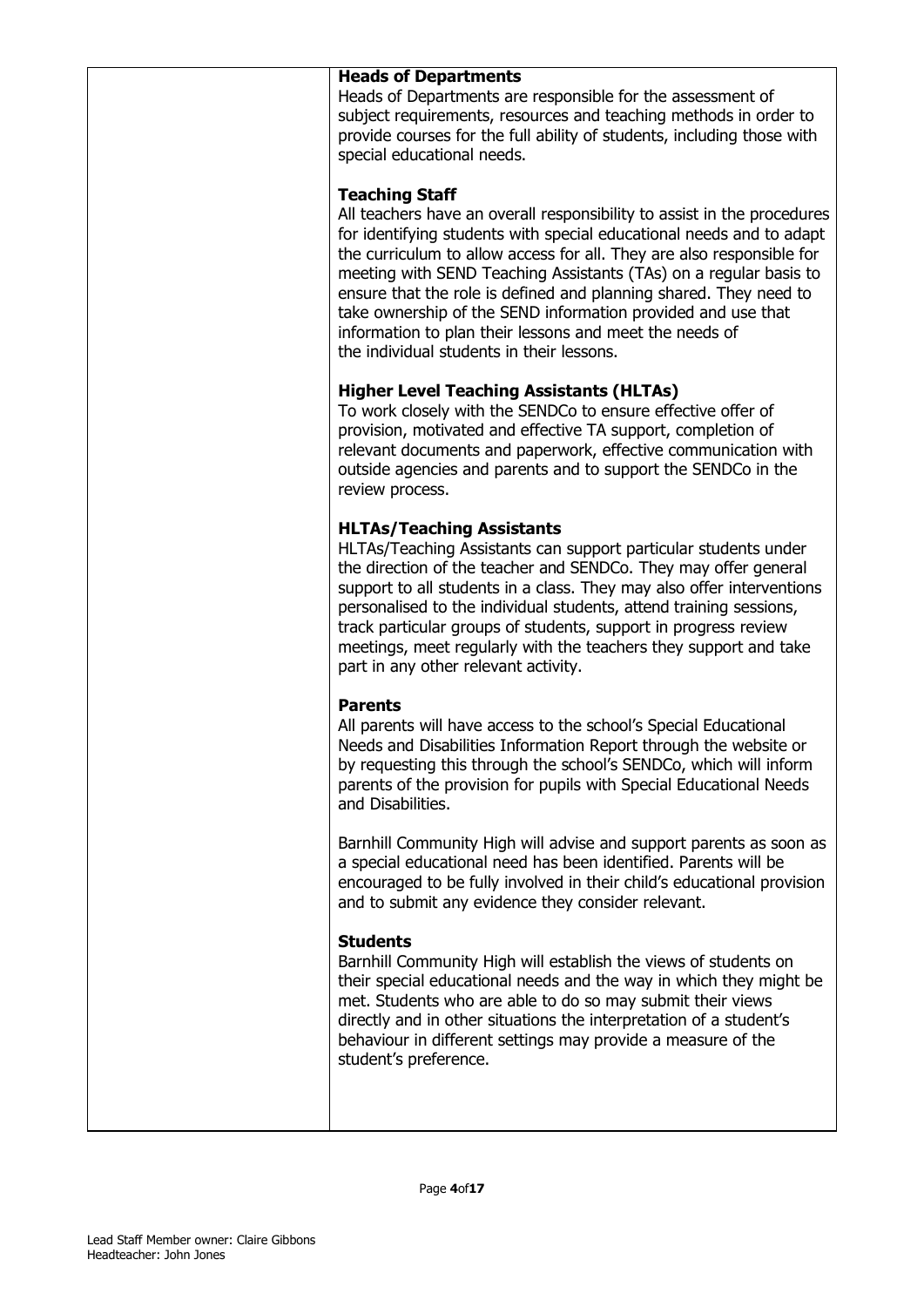|                                                         | <b>Borough</b><br>The Borough is responsible for transferring Statements of<br>Educational Need to the new Education Health and Care Plans<br>(EHC) as well as maintaining Statements of Special Educational<br>Need until they are transferred.                                                                                                                                                                                                                                                                                                                                                                                                                 |
|---------------------------------------------------------|------------------------------------------------------------------------------------------------------------------------------------------------------------------------------------------------------------------------------------------------------------------------------------------------------------------------------------------------------------------------------------------------------------------------------------------------------------------------------------------------------------------------------------------------------------------------------------------------------------------------------------------------------------------|
|                                                         | The Borough will begin the statutory assessment process if the<br>evidence put to the panel meets the criteria and are then<br>responsible for issuing the EHC Plan to all parties concerned.                                                                                                                                                                                                                                                                                                                                                                                                                                                                    |
|                                                         | Each Borough has a responsibility to publish a Local Offer outlining<br>provision and support for children with Special Educational Needs<br>and Disabilities.                                                                                                                                                                                                                                                                                                                                                                                                                                                                                                   |
| Our values and vision for<br><b>SEND in our setting</b> | Every school 'must use their best endeavours to make sure that<br>a child with special educational needs gets the support they<br>need - this means doing everything they can to meet children<br>and young people's special educational needs'.(SEND Code of<br>Practice 6.2)                                                                                                                                                                                                                                                                                                                                                                                   |
|                                                         | Everyone at Barnhill is committed to providing the conditions and<br>opportunities to enable any child with SEND to be included fully in<br>all aspects of school life. Barnhill Community High believes in every<br>student's right to curriculum access and provides for students with<br>special educational needs in accordance with the following aims:                                                                                                                                                                                                                                                                                                     |
|                                                         | Inclusion where possible-students with special educational<br>needs will be educated with their peers. The school's policy<br>of having high expectations for all students includes those<br>students with special educational needs.<br>Equal Opportunities – students with special educational<br>needs will be provided with appropriate extra support so<br>that they can enjoy educational opportunities with their<br>peers.<br>Continuity and Progression – students with special<br>educational needs will have continuity of support from the<br>primary school, year to year in Barnhill Community High<br>and to post-16 education, where applicable. |
|                                                         | Underpinning all our provision in school is the graduated approach<br>cycle:                                                                                                                                                                                                                                                                                                                                                                                                                                                                                                                                                                                     |
|                                                         | Plan<br>Assess                                                                                                                                                                                                                                                                                                                                                                                                                                                                                                                                                                                                                                                   |
|                                                         | Review<br>Do                                                                                                                                                                                                                                                                                                                                                                                                                                                                                                                                                                                                                                                     |
|                                                         | All teachers are responsible for every child in their care, including<br>those with special educational needs.                                                                                                                                                                                                                                                                                                                                                                                                                                                                                                                                                   |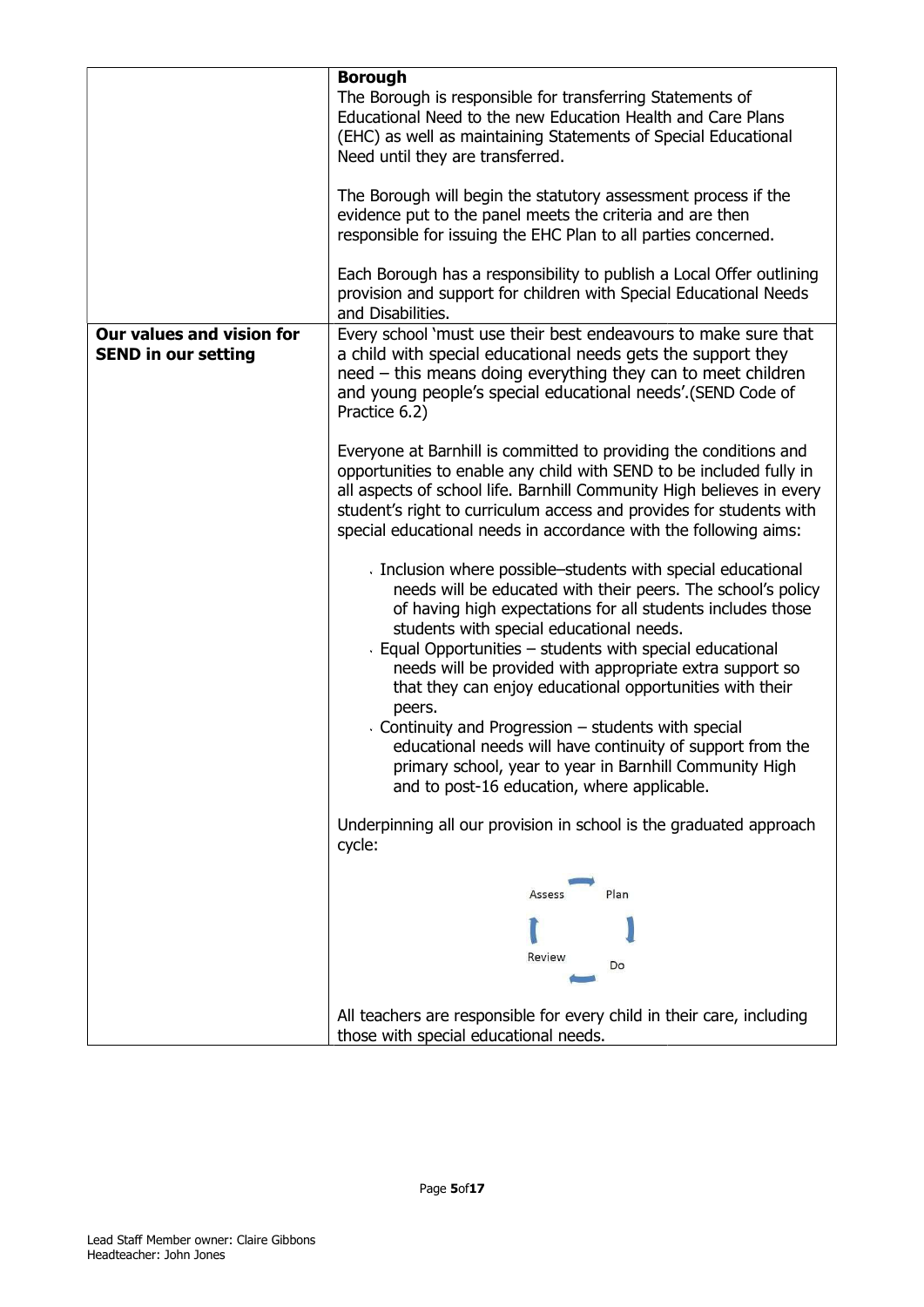| <b>Definition of SEND</b><br>including what it is not,<br>and other factors that may<br>affect progress and<br>attainment | The term 'special educational needs' has a legal definition, referring<br>to children who have learning difficulties or disabilities that make it<br>harder for them to learn than most children of the same age. Many<br>children will have special needs of some kind at some time during<br>their education.                                                                                                                                                                                                                                                                                                                              |
|---------------------------------------------------------------------------------------------------------------------------|----------------------------------------------------------------------------------------------------------------------------------------------------------------------------------------------------------------------------------------------------------------------------------------------------------------------------------------------------------------------------------------------------------------------------------------------------------------------------------------------------------------------------------------------------------------------------------------------------------------------------------------------|
|                                                                                                                           | Children make progress at different rates and have different ways<br>in which they learn best. When planning lessons, the teacher will<br>take this into account by looking carefully at how they organise<br>their lessons, classroom, books and materials.                                                                                                                                                                                                                                                                                                                                                                                 |
|                                                                                                                           | Just because a child is making slower progress than expected or<br>the teachers are providing different support, help or activities in<br>class, doesn't necessarily mean that the child has special<br>educational needs.                                                                                                                                                                                                                                                                                                                                                                                                                   |
| <b>Definition of SEND</b><br>provision/SEND support                                                                       | High quality first teaching is a priority for all pupils, including those<br>with SEND. In addition, Barnhill Community High School offers a<br>wide range of targeted provision to support students with needs<br>identified in the four areas:                                                                                                                                                                                                                                                                                                                                                                                             |
|                                                                                                                           | 1. Communication and Interaction<br>2. Cognition and Learning<br>3. Social, Emotional and Mental Health<br>4. Sensory and Physical Needs                                                                                                                                                                                                                                                                                                                                                                                                                                                                                                     |
|                                                                                                                           | Considerable thought, planning and preparation goes into utilising<br>our support staff to ensure children achieve the best outcomes,<br>gain independence and are prepared for adulthood from the<br>earliest possible age.                                                                                                                                                                                                                                                                                                                                                                                                                 |
|                                                                                                                           | Support staff members are deployed based on need.                                                                                                                                                                                                                                                                                                                                                                                                                                                                                                                                                                                            |
|                                                                                                                           | Students with a statement of special educational needs or TA<br>support identified in their EHC Plan are provided for as per the<br>guidance in their documentation. Provision mapping allows further<br>identification of SEND students to take part in personalised<br>provision to achieve the best outcomes - this may be support in<br>class or could take the form of extra-curricular intervention.                                                                                                                                                                                                                                   |
|                                                                                                                           | TAs are assigned in class support and targeted intervention groups<br>based on their individual strengths, training and expertise.                                                                                                                                                                                                                                                                                                                                                                                                                                                                                                           |
| <b>Our aims</b>                                                                                                           | Both Middlesex Learning Partnership and staff at Barnhill<br>Community High are committed to providing equal opportunities for<br>all children. We firmly believe that all children are entitled to a<br>broad and balanced curriculum. We are committed to the full<br>integration of children with Special Educational Needs and<br>Disabilities, and to educating them alongside their peers, wherever<br>possible. This will be achieved through the delivery of a relevant<br>and differentiated curriculum, thereby meeting each child's abilities<br>and needs. We recognise that addressing SEND is a whole Trust<br>responsibility. |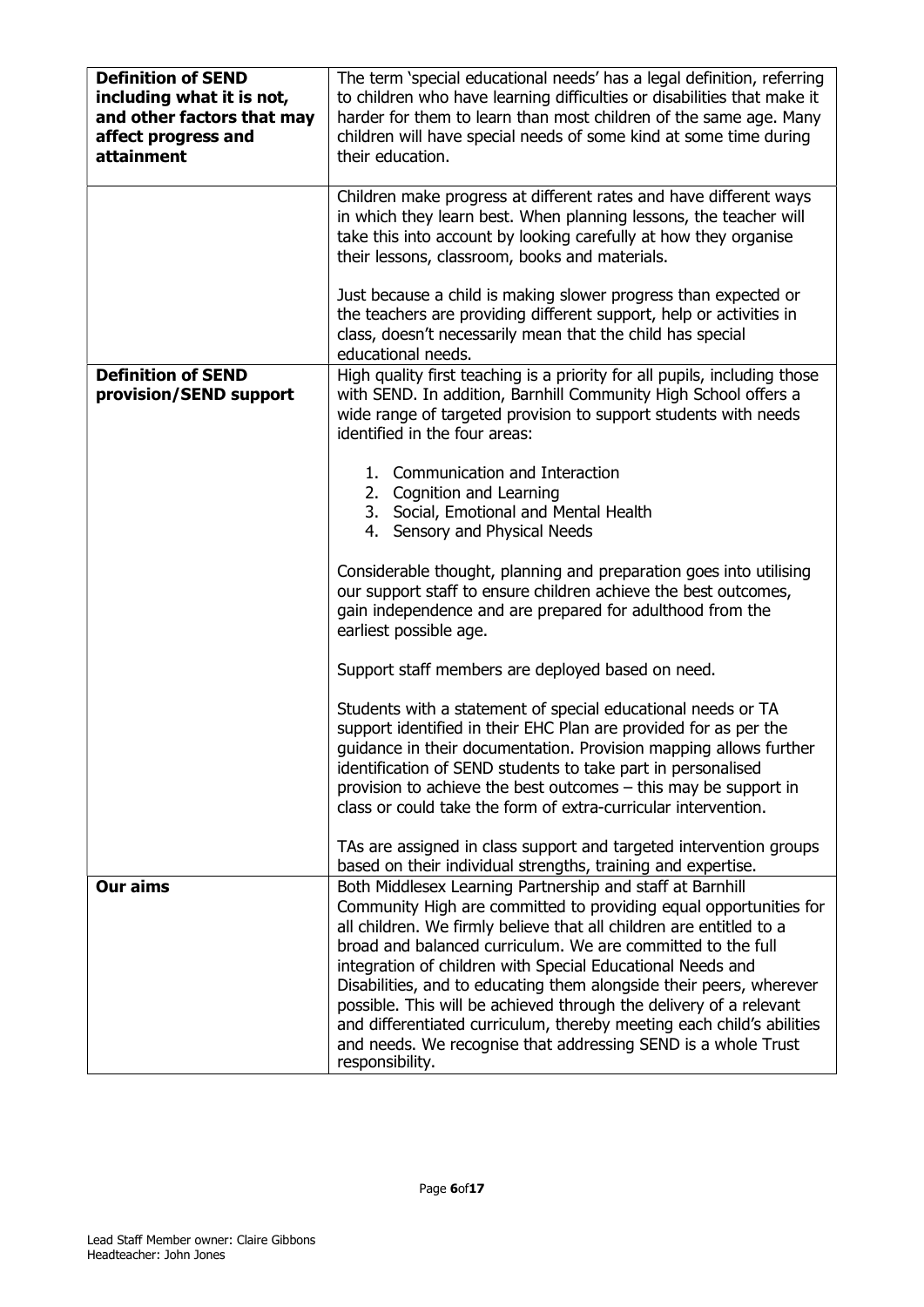| Our approach to<br>identification | At Barnhill we identify children with SEND as early as possible<br>through regular contact with our feeder schools, by assessment at<br>the start of Year 7 and through dialogue with TAs and teaching<br>staff.                         |
|-----------------------------------|------------------------------------------------------------------------------------------------------------------------------------------------------------------------------------------------------------------------------------------|
|                                   | Throughout the school we monitor and track the progress of all<br>children by an ongoing process of planning, teaching and<br>assessment. Children with SEND may be identified at any stage of<br>this process during their school life. |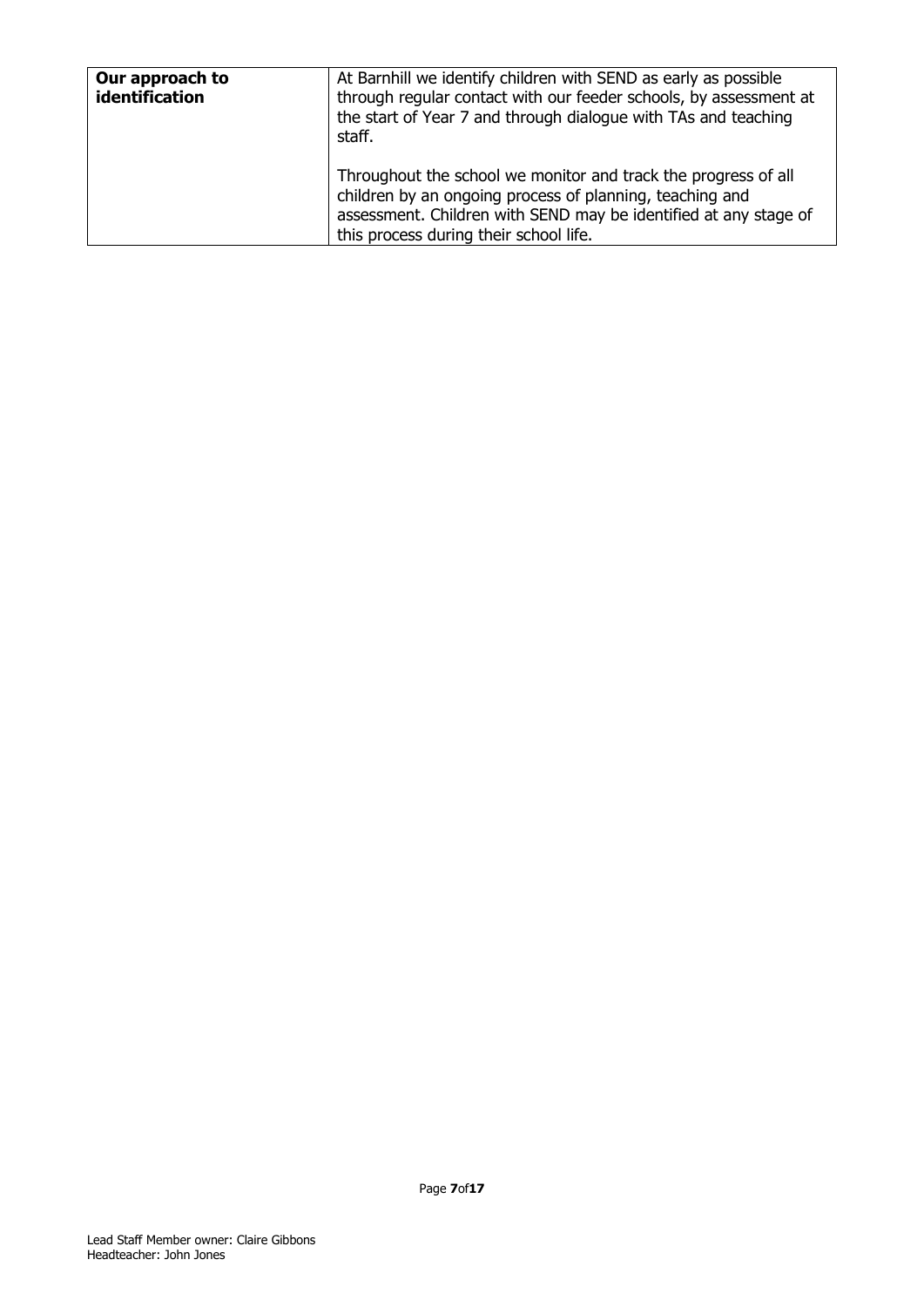#### Assess:

#### How?

This is dependent on the need of the child. We have a variety of assessment tools available as a school to assess a wide range of needs.

# Who?

These assessments will be performed with by the SENDCo or by an HLTA with a Certificate of Competence in Educational Testing (CCET). If necessary the relevant professional will be bought in to complete the assessment e.g. Educational Psychologist.

## Plan:

# How?

The results/strategies from the assessment, along with feedback from teachers, will inform the planning of the interventions and the setting of goals/targets.

## Who?

SENDCo, HLTA, TA responsible for facilitating the provision, key stage, the child and the child's family will be involved in the planning of the provision. Any relevant outside professionals will also be invited to contribute. sment tools available as a school to assess a wide range of<br>
S.<br>
2<br>
2<br>
2<br>
2<br>
assessments will be performed with by the SENDCo or by a<br>
with a Certificate of Competence in Educational Testing<br>
T). If necessary the relevant

#### Do:

# How?

This is dependent on the planning. The provision may take place on a 121 basis, small group or in class. Alternatively it could be focused on developing the use of new technologies within the classroom to support the child in accessing the curriculum.

# Who?

The Learning Support Department, teaching staff

# Review:

#### How?

Assess progress based on initial baseline results and agreed targets.

# Who?

These assessments will be performed either by the SENDCo or by a CCET qualified HLTA. If necessary the relevant professional will be bought in to complete the assessment e.g. Educational Psychologist.

Assessments used in the graduatedapproachinclude:

- Lucid Exact (cognition andlearning)
- Dyslexia Screener (cognition andlearning)
- British Picture Vocabulary Scale (communicationand interaction)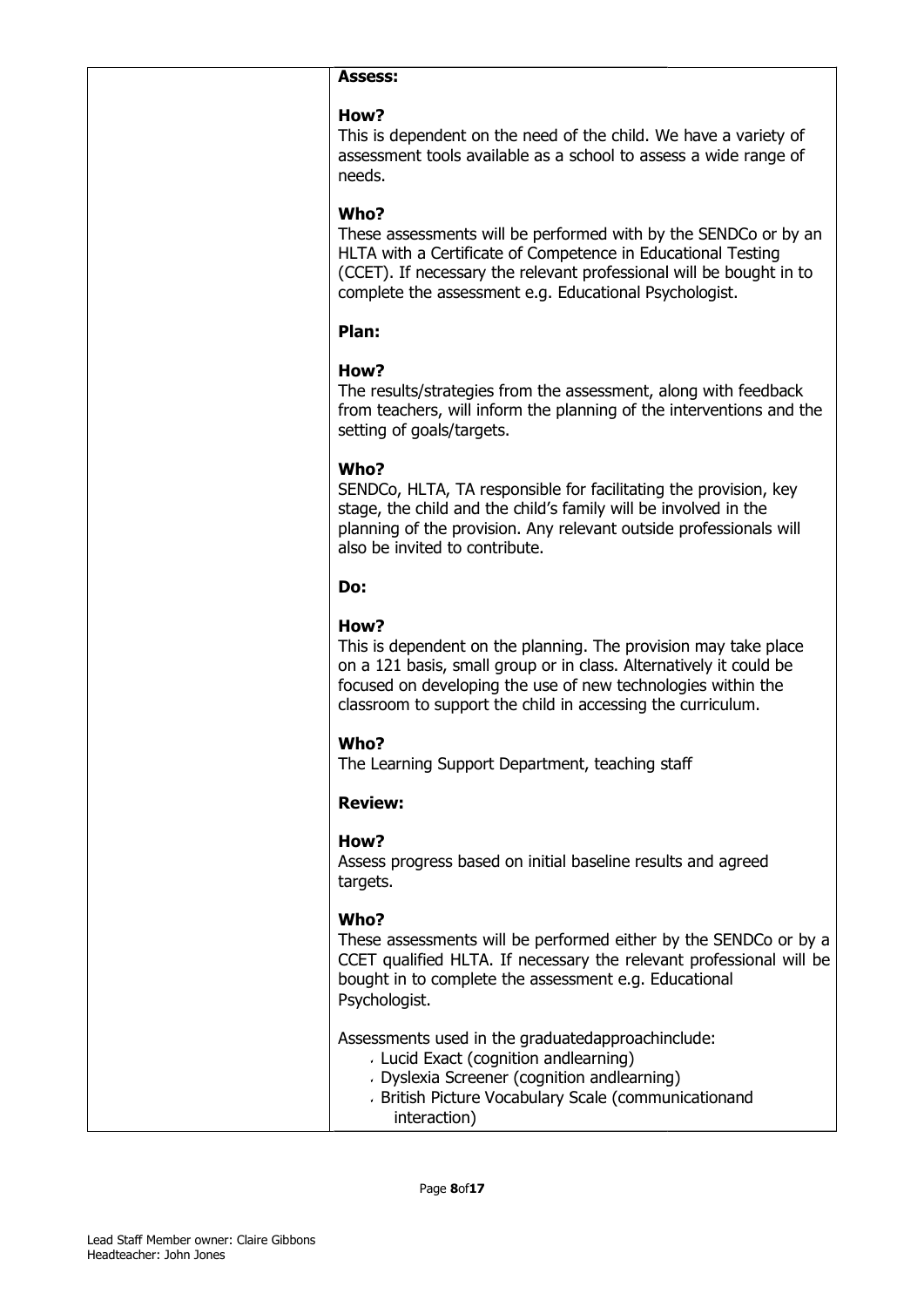| Our partnering approach to                           | DASH (cognition and learning)<br>for low-attaining pupils<br>structured interventions                           | CATS (cognition and learning)<br>A range of self-reflection and self-esteem (Rosenberg)<br>assessments utilised for pre and post assessment of<br>intervention groups (social, emotional and mental health)<br>TAs' expertise and skills is maximised to its full potential through<br>the implementation of the MITA recommendations:<br>1. TAs should not be used as an informal teaching resource<br>2. Use TAs to add value to what teachers do, not replace them<br>3. Use TAs to help pupils develop independent learning<br>skills and manage their own learning<br>4. Ensure TAs are fully prepared for their role in the classroom<br>5. Use TAs to deliver high-quality one-to-one and small<br>group support using structured interventions<br>6. Adopt evidence-based interventions to support TAs in<br>their small group and one-to-one instruction<br>7. Ensure explicit connections are made between<br>learning from everyday classroom teaching and<br>Involving parents and learners in the dialogue is central to our |                                                    |
|------------------------------------------------------|-----------------------------------------------------------------------------------------------------------------|-------------------------------------------------------------------------------------------------------------------------------------------------------------------------------------------------------------------------------------------------------------------------------------------------------------------------------------------------------------------------------------------------------------------------------------------------------------------------------------------------------------------------------------------------------------------------------------------------------------------------------------------------------------------------------------------------------------------------------------------------------------------------------------------------------------------------------------------------------------------------------------------------------------------------------------------------------------------------------------------------------------------------------------------|----------------------------------------------------|
| involving parents/carers                             | approach and do this through:                                                                                   |                                                                                                                                                                                                                                                                                                                                                                                                                                                                                                                                                                                                                                                                                                                                                                                                                                                                                                                                                                                                                                           |                                                    |
|                                                      | <b>Action/Event</b><br>Passportto<br>Achievement<br>Meetings-Target<br>settingand<br>reviewing<br>Annualreviews | <b>Who'sinvolved</b><br>LearningSupport<br>Team, young<br>people on the SEND<br>register, parents<br>andfamilies<br>LearningSupport<br>Team, young<br>people with a<br>statement ofspecial<br>educational needs/<br>EHC Plan, parents<br>andfamilies                                                                                                                                                                                                                                                                                                                                                                                                                                                                                                                                                                                                                                                                                                                                                                                      | <b>Frequency</b><br>3 x ayear<br>$1 \times a$ year |
| Record keeping,<br>monitoring and data<br>management | needs may include:<br>Information from parents<br>additional support<br>Information from other agencies         | We record all the steps taken to meet children's special educational<br>needs. The LDC support manager is responsible for these records<br>and for making sure they are made available to others who need to<br>see them. The records kept for a pupil with special educational<br>Information from previous schools<br>Information on progress and behaviour<br>Information about attainment levels, progress and<br>The child's own views of their needs<br>Information from health/social services                                                                                                                                                                                                                                                                                                                                                                                                                                                                                                                                     |                                                    |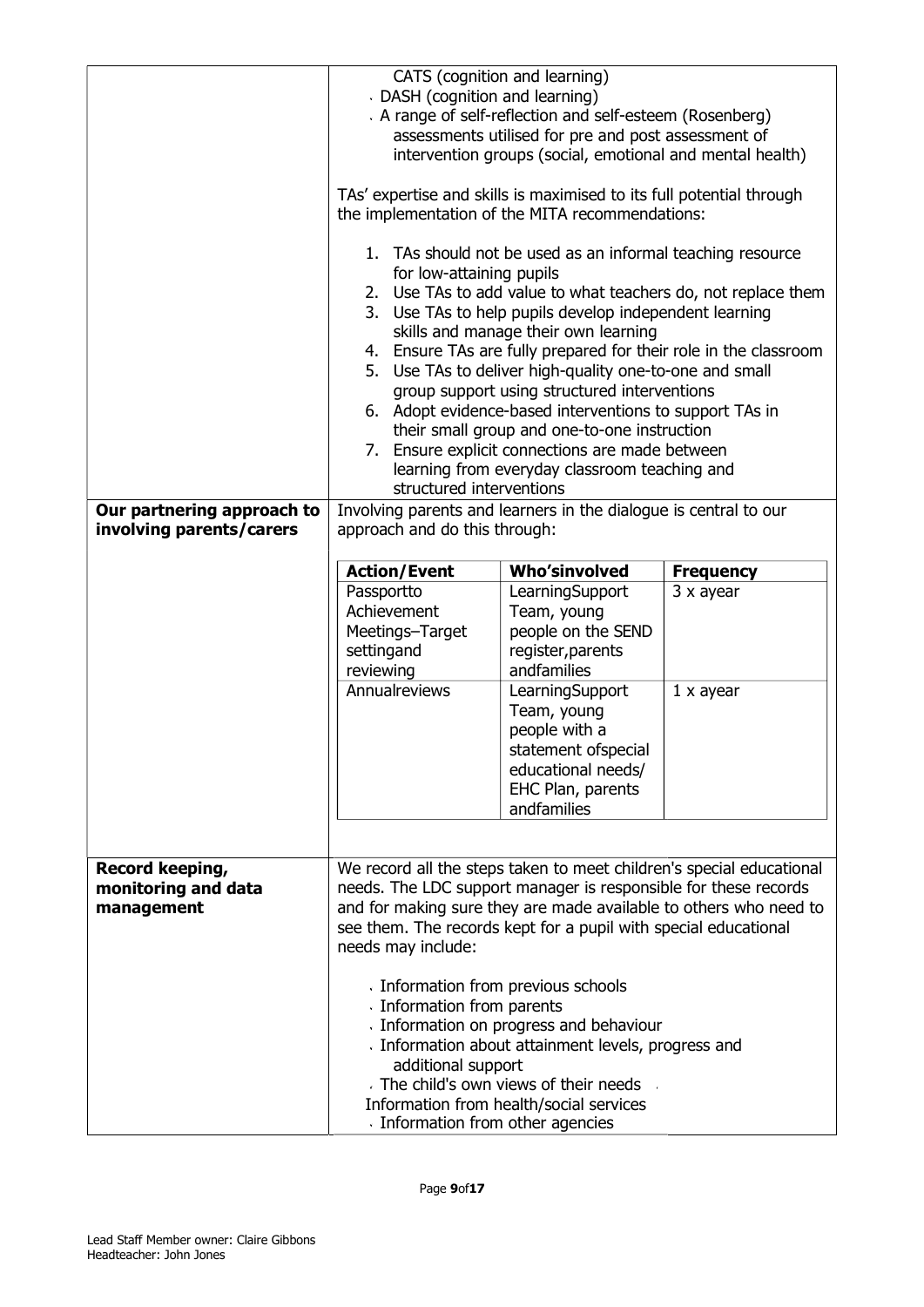| It is important that information about a child's special educational<br>needs is shared with all staff who work with the child, and that it is<br>passed on from school to school as the child moves on.                                                                                                                                                                                                                                                                                                                                                                                                                                                                                                                        |
|---------------------------------------------------------------------------------------------------------------------------------------------------------------------------------------------------------------------------------------------------------------------------------------------------------------------------------------------------------------------------------------------------------------------------------------------------------------------------------------------------------------------------------------------------------------------------------------------------------------------------------------------------------------------------------------------------------------------------------|
| All pupils with identified SEND are listed on the SEND Register. The<br>SEND Register is updated regularly, using the process above, and is<br>distributed electronically to all members of the teaching staff.                                                                                                                                                                                                                                                                                                                                                                                                                                                                                                                 |
| Summaries of pupils' SEND, recommendations for their support and<br>any access arrangements, as well as brief records of support, are<br>recorded on the school's electronic database.                                                                                                                                                                                                                                                                                                                                                                                                                                                                                                                                          |
| In addition, the Learning Support Department maintains paper<br>records in secure filing cabinets, containing detailed records of<br>assessments, support, meetings with parents and consultations for<br>each pupil on the SEND register.                                                                                                                                                                                                                                                                                                                                                                                                                                                                                      |
| The SEND support register is a fluid document that responds to the<br>needs of the students at Barnhill. The passport to achievement<br>meetingsareusedeffectivelytoprovideaplatformforstudentsand<br>parents to openly discuss their concerns. If progress is good and<br>both parent and student wish to be removed then, post<br>consultation with teachers, the student will be removed from the<br>register. Alternatively parents with concerns about their child will<br>discuss this in the first instance with their form tutor who will then<br>refer the concern to the SEND Department. The graduated<br>approach cycle will then begin and if necessary the student will be<br>placed on the SEND supportregister. |
| Barnhill has a duty to make 'reasonable adjustments' to make sure<br>SEND students are not discriminated against. These changes could<br>include:                                                                                                                                                                                                                                                                                                                                                                                                                                                                                                                                                                               |
| Changes to physical features - for example, creating a ramp<br>so that students can enter a classroom<br>Providing extra support and aids (such as specialist teachers or<br>equipment)                                                                                                                                                                                                                                                                                                                                                                                                                                                                                                                                         |
| However a child's placement at Barnhill may have to be<br>reconsidered where their needs conflict with the efficient education<br>of other pupils and there are no reasonable steps we can take to<br>prevent the incompatibility (Equalities Act 2010).                                                                                                                                                                                                                                                                                                                                                                                                                                                                        |
| Provision and monitoring:                                                                                                                                                                                                                                                                                                                                                                                                                                                                                                                                                                                                                                                                                                       |
| Wave 1: Reasonable classroom adjustments/differentiation for<br>pupils with recognised SEND<br>Wave 2: Small group interventions to target key skill areas in<br>specific year groups, particularly in Years 7 and 8<br>Wave 3: Individual Learning Support lessons for study skills, most<br>short-term; some long-term                                                                                                                                                                                                                                                                                                                                                                                                        |
|                                                                                                                                                                                                                                                                                                                                                                                                                                                                                                                                                                                                                                                                                                                                 |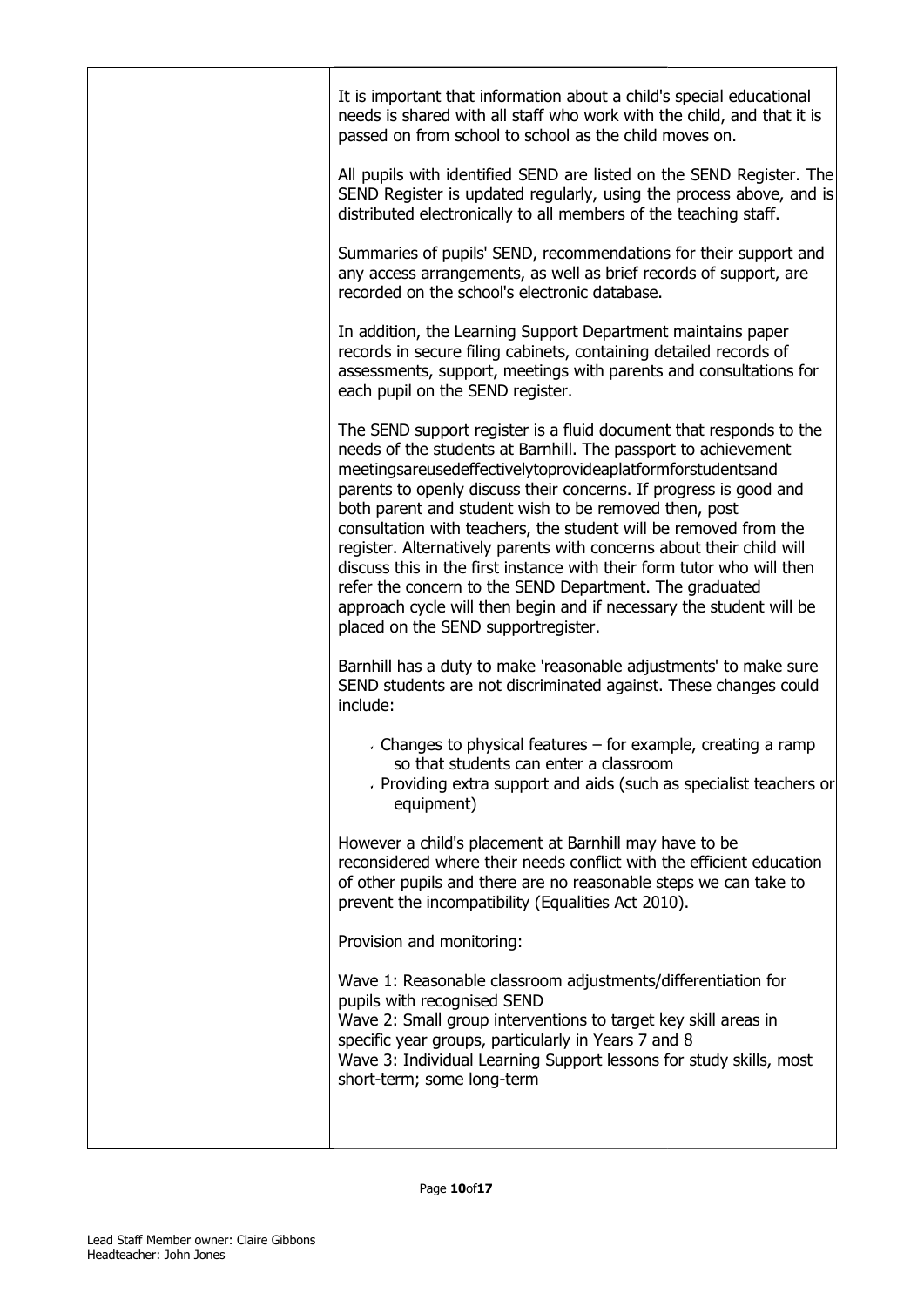| The main forms of intervention are:                                                                                                                                                                                                                                                                                                                                                                             |
|-----------------------------------------------------------------------------------------------------------------------------------------------------------------------------------------------------------------------------------------------------------------------------------------------------------------------------------------------------------------------------------------------------------------|
| Reasonable adjustments and/or additional intervention by the<br>teacher within the context of day-to-day classroom teaching<br>> Small group interventions for pupils identified as needing<br>support from screening tests, including small group support<br>for literacy and Maths<br>Exam reviews for pupils having access arrangements in<br>exams<br>The majority of pupils follow the full curriculum and |
| Learning Support lessons are arranged on a 'rotational'<br>basis or off timetable, to minimise disruption to<br>lessons                                                                                                                                                                                                                                                                                         |
| Progress is the crucial factor in determining the need for additional<br>support. Good progress is that which:<br>Narrows the attainment gap between pupil and peers<br>Prevents the attainment gap widening<br>Deta Is equivalent to that of peers starting from the same baseline                                                                                                                             |
| but less than the majority of peers<br>Equals or improves upon the pupil's previous rate of progress<br><b>Ensures full curricular access</b><br>· Shows an improvement in self-help and social or personal<br>skills<br>Shows improvements in the pupil's behaviour                                                                                                                                            |
| SEN Support plans will be produced for 'K' students and this will allow<br>to see if the pupil is making any progress and if not then an<br>assessment for EHCP may be considered.                                                                                                                                                                                                                              |
| Unsatisfactory progress will be identified by the Pastoral Leaders and<br>Raising Standards Leaders with the support of key stage teams and<br>curriculum areas through termly data analysis.                                                                                                                                                                                                                   |
|                                                                                                                                                                                                                                                                                                                                                                                                                 |
|                                                                                                                                                                                                                                                                                                                                                                                                                 |
|                                                                                                                                                                                                                                                                                                                                                                                                                 |
|                                                                                                                                                                                                                                                                                                                                                                                                                 |
|                                                                                                                                                                                                                                                                                                                                                                                                                 |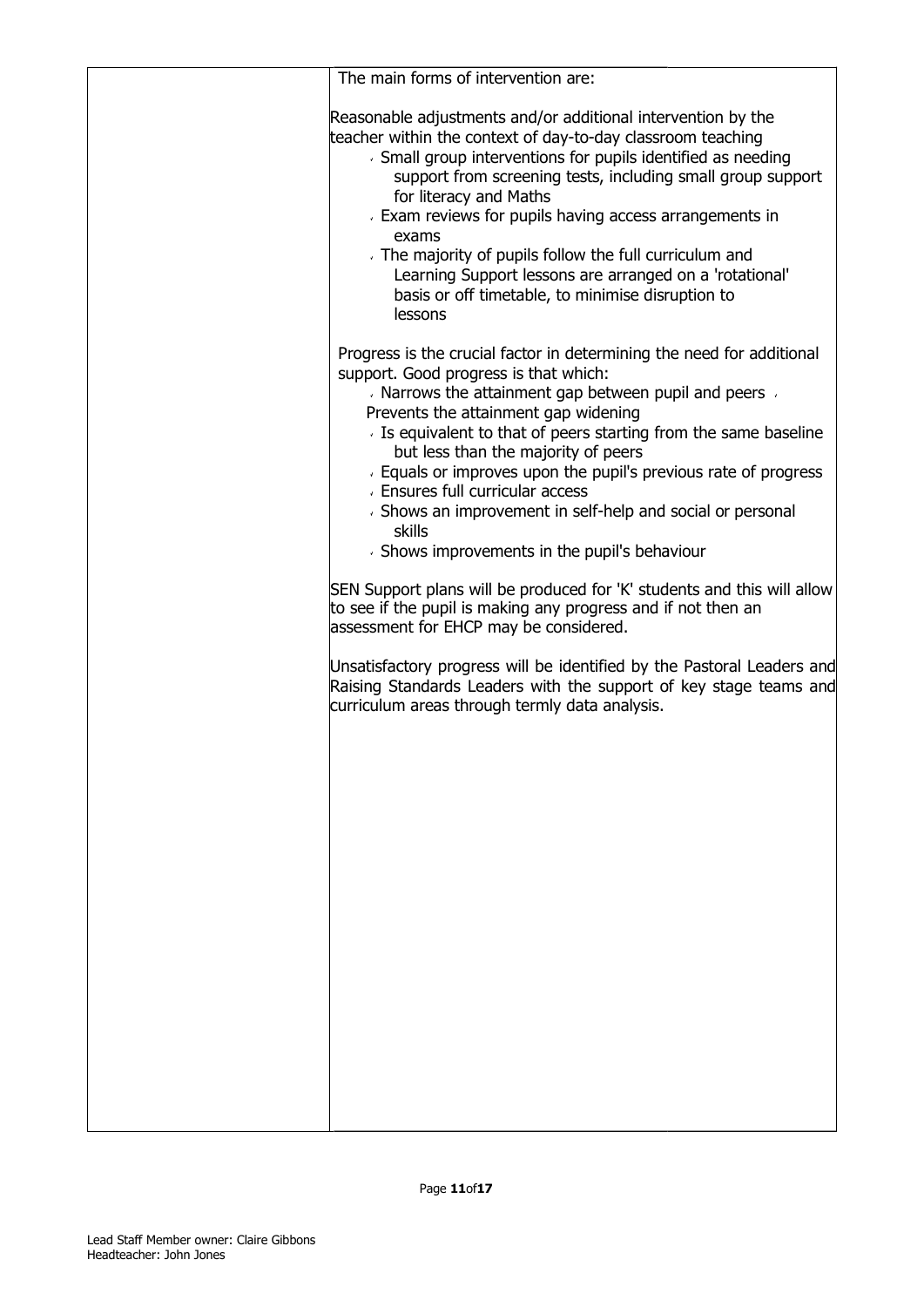| <b>Working with external</b><br>We work in close partnership with the Borough and commission a                            |
|---------------------------------------------------------------------------------------------------------------------------|
| number of services from them to support students at Barnhill.<br>partners                                                 |
| Dependent on the need we commission the behaviour support                                                                 |
| team, visual and hearing impairment team and the speech and<br>language team. We also privately commission an Educational |
| Psychologist, occupational therapist and speech and language                                                              |
| therapist to meet the assessment needs of our students and to<br>offer strategies to staff.                               |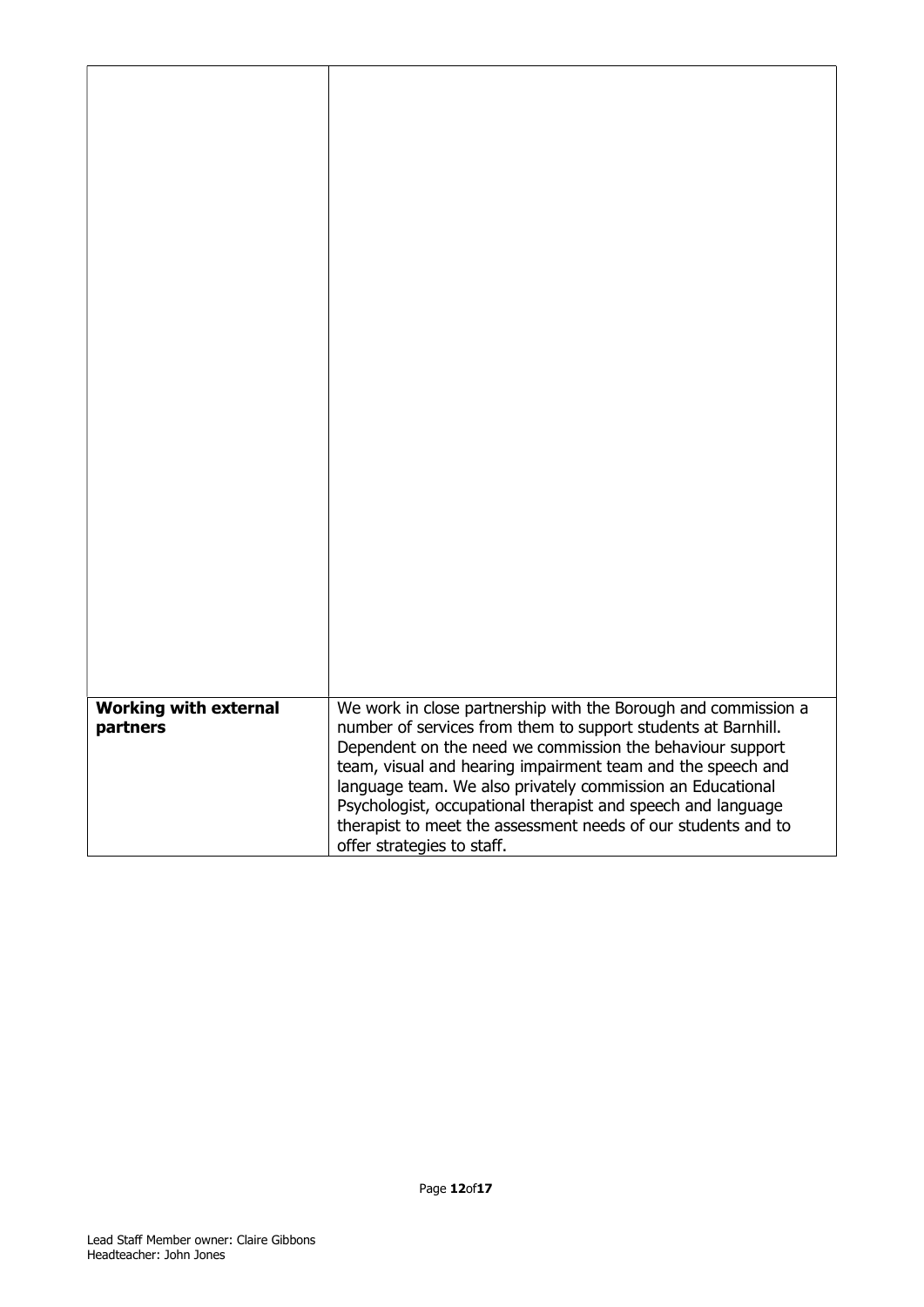| <b>Supporting Transition</b> | This year we worked with our feeder partners to welcome 40young<br>children with Special Educational Needs and Disabilities and we<br>supported 60 young people transition to the next phase in<br>education or employment. Our approach involved:                                                                                                |
|------------------------------|---------------------------------------------------------------------------------------------------------------------------------------------------------------------------------------------------------------------------------------------------------------------------------------------------------------------------------------------------|
|                              | Close liaison with careers and education information<br>providers and guidance professionals to provide accurate<br>and realistic support<br>Meeting with students with statement of special educational<br>needs and their families to map their future plans and apply<br>for an EHC Plan<br>Closely monitoring young people's destination data |
|                              | In-house transition is monitored carefully for SEND students.<br>Students in our Year 7 access classes are carefully monitored<br>through the transition into Year 8. In Year 8 they continue to have<br>access teachers for the core subjects to ensure familiar faces and<br>promote a positive learning environment.                           |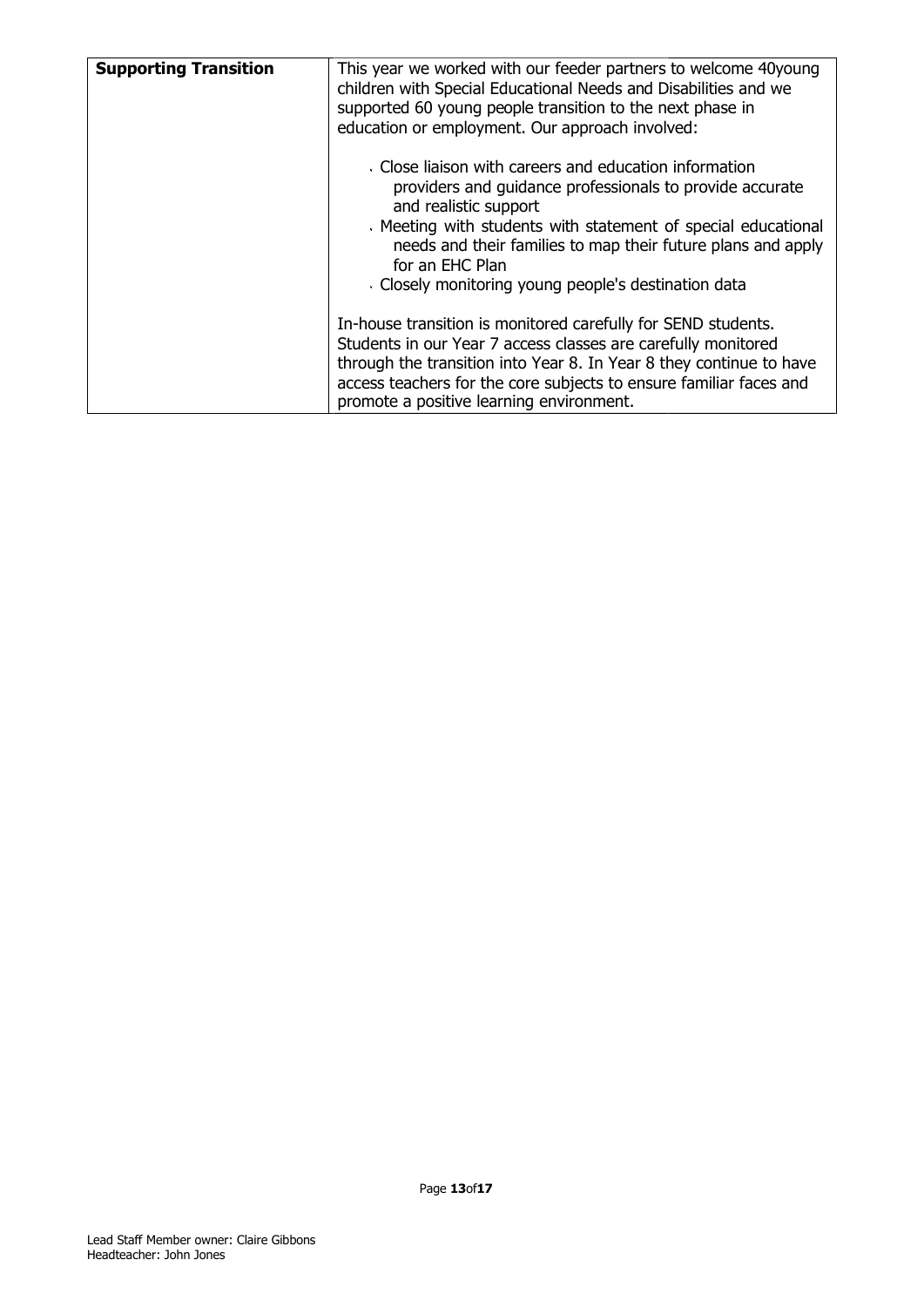| <b>Pupils with medical</b><br>conditions  | The school recognises that pupils at school with medical conditions<br>should be properly supported so that they have full access to<br>education, including school trips and physical education. Some<br>children with medical conditions may be disabled and where this is<br>the case the school will comply with its duties under the Equality<br>Act 2010.<br>Some pupils may also have special educational needs (SEND) and<br>may have a Statement, or Education, Health and Care (EHC) Plan<br>which brings together health and social care needs, as well as their |
|-------------------------------------------|-----------------------------------------------------------------------------------------------------------------------------------------------------------------------------------------------------------------------------------------------------------------------------------------------------------------------------------------------------------------------------------------------------------------------------------------------------------------------------------------------------------------------------------------------------------------------------|
| <b>Safeguarding</b>                       | special educational provision and the SEND Code of Practice (2014<br>updated May 2015) is followed.<br>Please refer to the whole school Child Protection and Safeguarding                                                                                                                                                                                                                                                                                                                                                                                                   |
|                                           | Policy.                                                                                                                                                                                                                                                                                                                                                                                                                                                                                                                                                                     |
| <b>Requesting EHC needs</b><br>assessment | Where SEND is identified as more acute, the school with the<br>parents' support or a parent independently may request that the<br>local authority carry out an Education, Health and Care<br>Assessment.                                                                                                                                                                                                                                                                                                                                                                    |
|                                           | <b>Step one</b><br>A child's parent, young person, or school may request that a local<br>authority carries out an education, health and care needs<br>assessment (EHC assessment).                                                                                                                                                                                                                                                                                                                                                                                          |
|                                           | <b>Step two</b><br>The LA must decide whether an assessment is necessary. They<br>must do this through consultation and examination of the evidence.                                                                                                                                                                                                                                                                                                                                                                                                                        |
|                                           | <b>Step three</b><br>The LA must inform the child's parent or young person about their<br>decision and reasons within a maximum of six weeks.                                                                                                                                                                                                                                                                                                                                                                                                                               |
|                                           | <b>Step four</b><br>The EHC assessment should be completed according to the<br>principles of co-ordination and integration of services and agencies.<br>Parents and young people should be central to the assessment<br>process. Assessment and planning should be an ongoing process.                                                                                                                                                                                                                                                                                      |
|                                           | Agencies must share information according to agreed principles.                                                                                                                                                                                                                                                                                                                                                                                                                                                                                                             |
|                                           | To complete the assessment they should seek the advice of<br>relevant professionals, including:<br>The Headteacher<br>Psychological advice<br>Advice from social care professionals<br>Any other advice                                                                                                                                                                                                                                                                                                                                                                     |
|                                           | <b>Step five</b><br>The LA should decide from the EHC assessment whether an EHC<br>plan is necessary. The LA must notify the parents or young person<br>of their right to appeal to the SEND Tribunal if it is decided that an<br>EHC Plan is not necessary.                                                                                                                                                                                                                                                                                                                |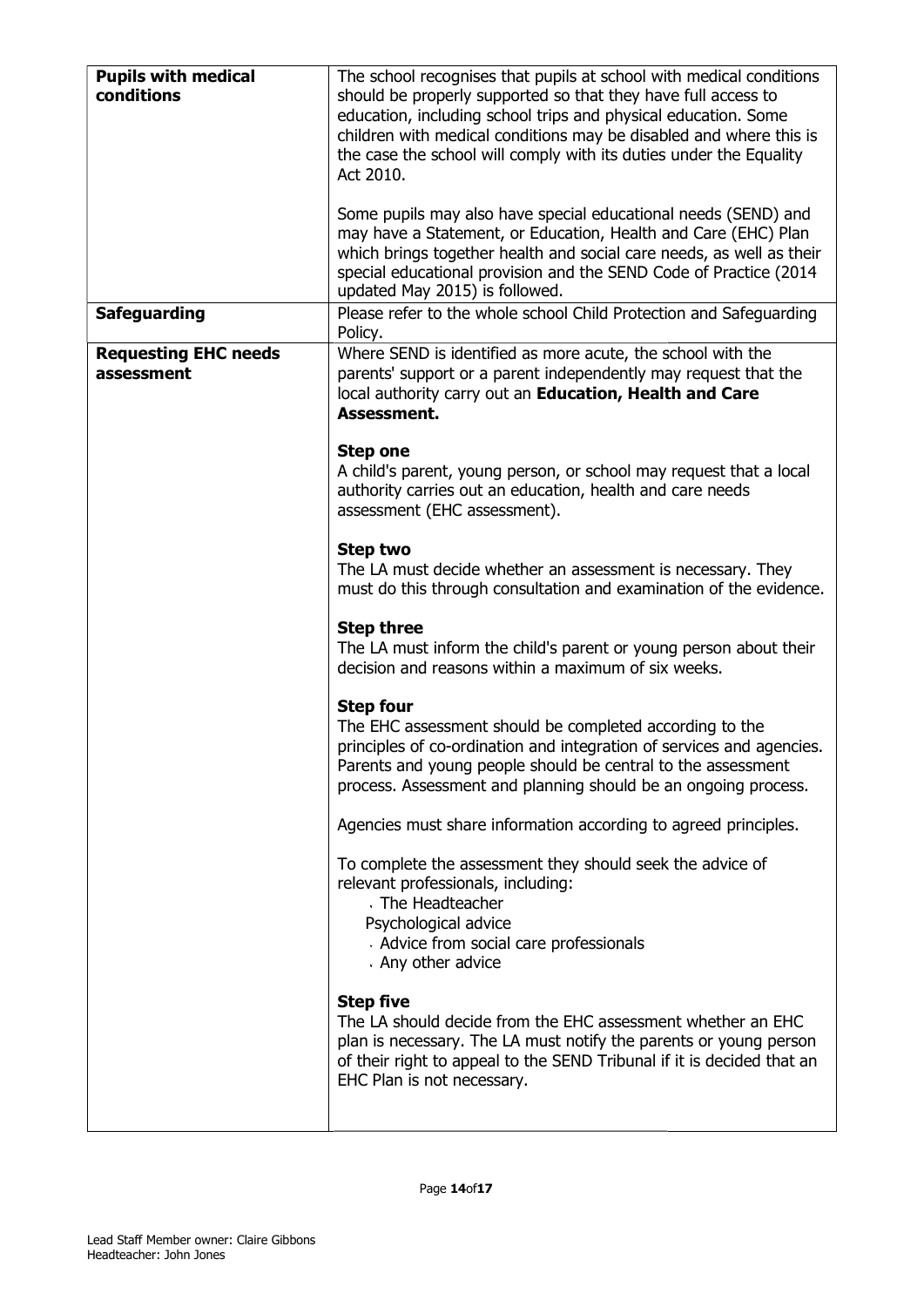The LA prepares an EHC Plan. This should include the following:

- A focus on outcomes: short term outcomes and longer term aspirations. Outcomes need to be specific, measurable, achievable and timebound
- Specific interventions that will make a difference towards securing the agreed outcomes
- Support for key transition points
- How informal support such as family and community can be used to achieve agreed outcomes

## Step seven

The LA sends a draft EHC Plan to the child's parents or the young person and they have at least 15 days to give their views.

## Step eight

The LA must inform the Headteacher and must arrange the special educational provision and may arrange the social care provision specified in the plan. Clinical commissioning groups must arrange the health services specified in the plan.

## Step nine

LAs must arrange for a review of the plan at least annually. The child and child's parents or young person must be invited and given at least two weeks' notice. The meeting must focus on progress towards outcomes. When it is a year of transfer, the review and amendments must be completed by 15<sup>th</sup> February. range the social care provision<br>missioning groups must arrang<br>e plan.<br>the plan at least annually. The<br>person must be invited and gi<br>neeting must focus on progress<br>rear of transfer, the review and<br>by 15<sup>th</sup> February.<br>**lans** 

# Education, Health and Care Plans

The content of the EHC Plan should include:

- The views, interests and aspirations of the child and their parents or young person
- The child's SEND
- The outcome sought
- The special educational provision required, where provision is to be delivered through a direct payment, the needs and outcomes to be met by the payment
- Any health and social care provision
- Any additional provision
- The name of the school: the LA must consult with with the governing body or proprietor

# Personal budgets

A personal budget is an amount of money identified by the LA to deliver some of the provision in the EHC Plan. Details of the personal budget should be set out clearly within an EHC Plan.

There are three options for parents:

- 1. Notional arrangements: the LA retains the funds but the parent/young person directs its use
- 2. Third party arrangements: funds are paid to an individual or another organisation on behalf of the parent/young person (i.e. the school)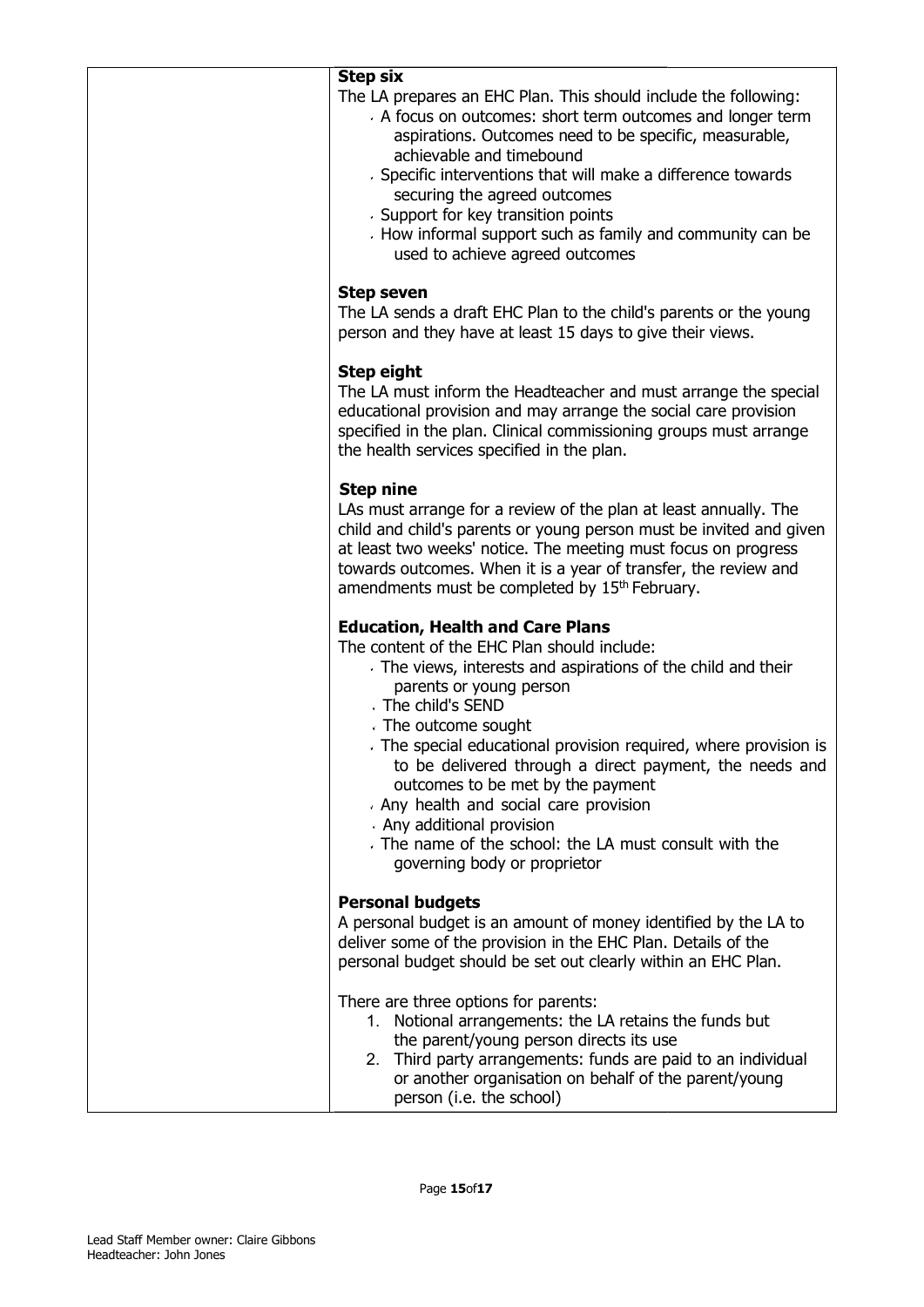|                                | 3. Direct payments: individuals receive the cash to                                                                                                                                                                                                                                                                                                                                                                                                                                                                                                                                                                                                                                           |
|--------------------------------|-----------------------------------------------------------------------------------------------------------------------------------------------------------------------------------------------------------------------------------------------------------------------------------------------------------------------------------------------------------------------------------------------------------------------------------------------------------------------------------------------------------------------------------------------------------------------------------------------------------------------------------------------------------------------------------------------|
|                                | purchase services themselves.                                                                                                                                                                                                                                                                                                                                                                                                                                                                                                                                                                                                                                                                 |
| <b>Complaint Process</b>       | If parents believe that their child has a learning difficulty or<br>behavioural issue at school which has not yet been identified by the<br>school, or if they are unhappy with the provision the school is<br>making for their child with SEND, they should talk first to the<br>SENDCo or HLTA. Most concerns will be resolved in this way. If<br>parents still feel dissatisfied they may choose to raise their concerns<br>with the school's governor responsible for SEND.                                                                                                                                                                                                               |
|                                | The school, in consultation with parents, may ask the Borough to<br>conduct a statutory assessment (EHC Plan) of the student at any<br>time. Parents may also do this independently. The Borough must<br>comply with the request, unless they have made a statutory<br>assessment within the previous six months, or unless they<br>conclude, upon examining all the available evidence, that a plan is<br>not necessary. The Borough will then inform the parents. If the<br>parents disagree with the decision they have the right to appeal to<br>the SEND Tribunal within two months of the decision being made.<br>If the LA starts statutory assessment, but decides at the end of that |
|                                | process not to draw up a statement of SEND for the child the<br>parents again have the right to appeal to the SEND Tribunal.                                                                                                                                                                                                                                                                                                                                                                                                                                                                                                                                                                  |
| <b>SEND information report</b> | Please refer to a copy of the Barnhill SEND School Information<br>Report                                                                                                                                                                                                                                                                                                                                                                                                                                                                                                                                                                                                                      |
| <b>Appendices</b>              | Special Educational Needs and Disabilities and Information<br>Report<br>Behaviour for Learning Policy<br>Child Protection and Safeguarding Policy                                                                                                                                                                                                                                                                                                                                                                                                                                                                                                                                             |
|                                | <b>Accessibility Plan</b><br>Supporting Pupils with Medical Conditions Policy<br><b>Equality Plan</b><br>Borough Local Offer                                                                                                                                                                                                                                                                                                                                                                                                                                                                                                                                                                  |